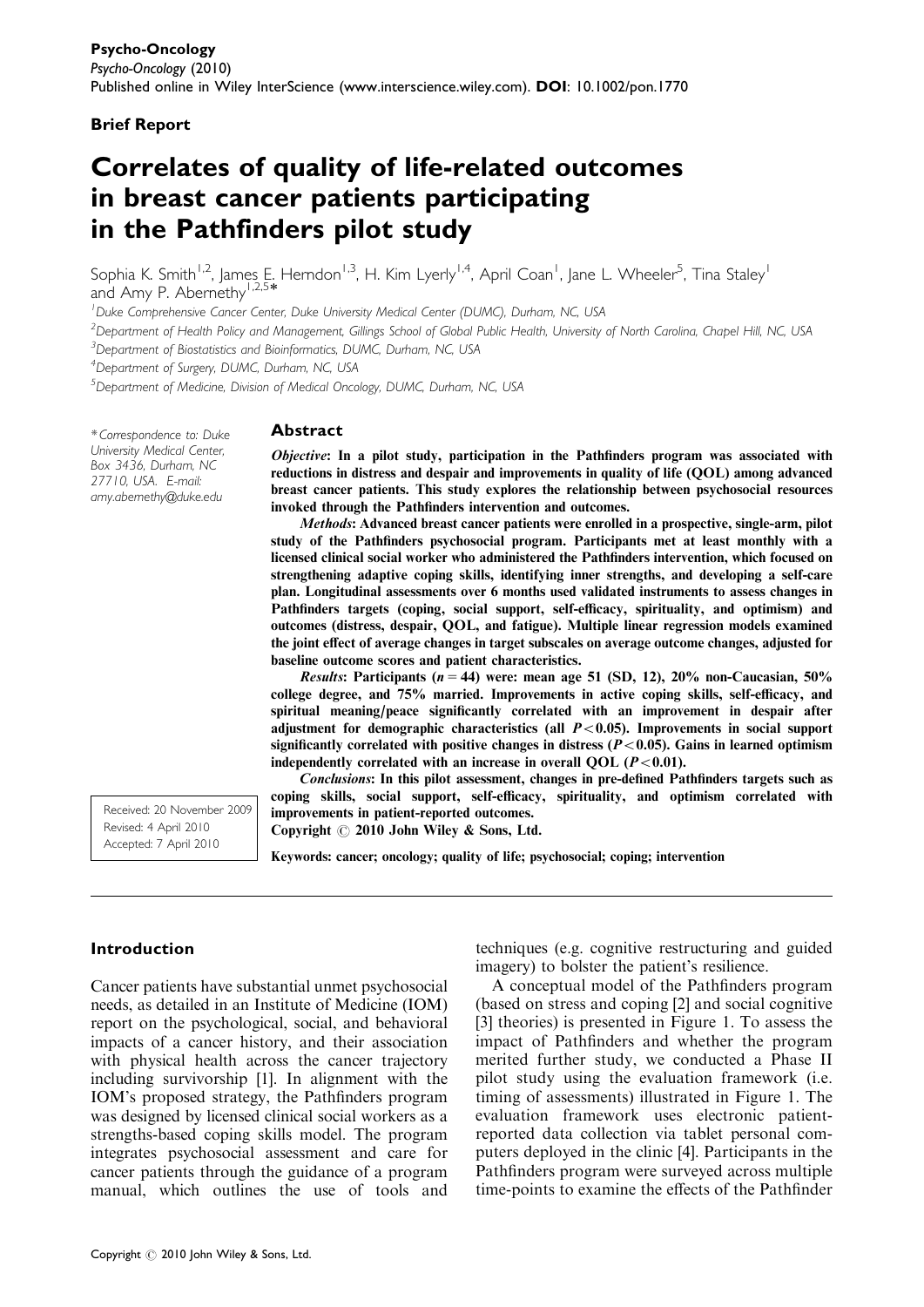

Figure 1. Pathfinders conceptual model and evaluation framework with timeline. Note: Measures used in this study include: Karnofsky Performance Status and Charlson Comorbidity scales (patient characteristics); Brief COPE, Interpersonal Support Evaluation List, Self-efficacy Scale, Functional Assessment of Chronic Illness Therapy (FACIT)–Spirituality, and Life Orientation Test-Revised (Targeted Resources); and Patient Care Monitor, Functional Assessment of Cancer Therapy–General, and FACIT-Fatigue (Outcomes)

intervention on patient-reported outcomes (PROs), and as reported elsewhere [5], we found that Pathfinders was helpful to patients, feasible in an academic medical center, and individuals experienced improvements in quality of life (QOL), distress and despair after 3 months of participation.

The conceptual model presumed that changes in psychosocial resources would lead to improved QOL-related outcomes. The primary purpose of this study is to examine correlations between changes in the psychosocial resources that were the target of the Pathfinders intervention and benefits experienced by study participants.

## Methods

#### Participants and procedures

This was a prospective, single-arm, pilot study enrolling a convenience sample of eligible patients at Duke University Medical Center (2006–2008).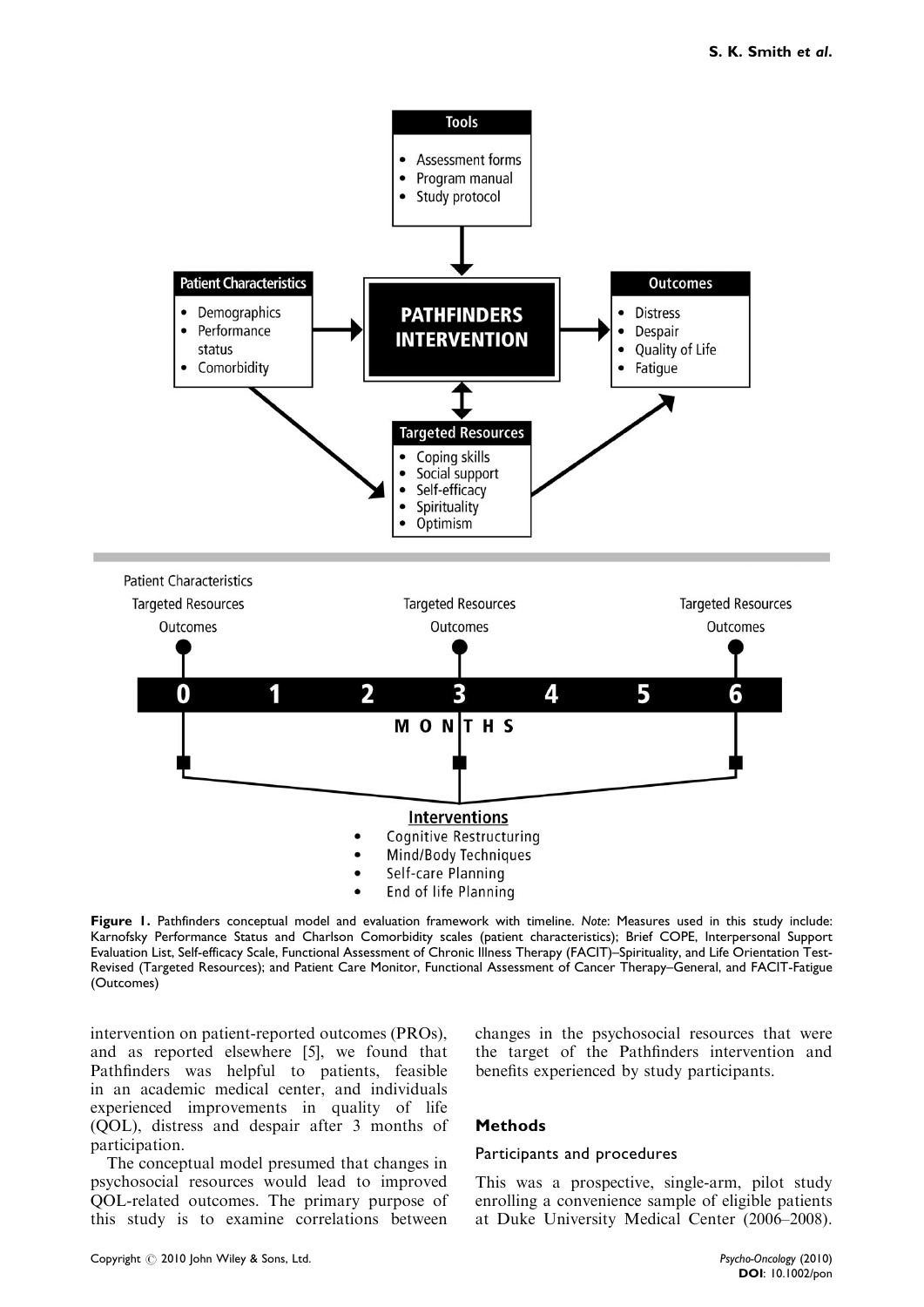Eligible patients were: aged 18 years or older; female; diagnosed with metastatic breast cancer; receiving chemotherapy, intravenous immunotherapy or intravenous bisphosphonate therapy; expected to live  $\geq 6$  months; able/willing to travel to clinic at least every 4 weeks; English-literate; and consenting. Given their advanced illness and potential to die earlier than 6 months, 55 participants were enrolled to ensure that 40 individuals were available for full assessment at 6 months using the schema in Figure 1.

The Pathfinders intervention consisted of monthly visits (range, 2–4 weeks) with a trained and licensed clinical social worker over a 6-month period, which facilitated care coordination and psychosocial support. Each visit included cognitive restructuring, mind/body techniques, self-care, and end-of-life planning [5]. The main goal of the intervention was to improve the participant's QOL through the strengthening and acquisition of adaptive coping skills, recognition of inner strengths, and development of a self-care plan. Resource and outcome data were collected at baseline, 3, and 6 months using paper-based and electronic versions of validated measures. Equivalence between electronic and paper versions of the outcome surveys and patient acceptability were tested before use in the study [4]. Electronic surveys were delivered via wireless, tablet-style personal computers (e/Tablets) in a clinical waiting area.

# **Measures**

Patients provided demographic information, such as race, education, and marital status, via the ePRO system. Clinical data including performance status (Karnofsky Performance Status Scale [6]) and the Charleson Co-morbidity Index [7] were collected by study coordinators.

# Resources

The resources targeted by the Pathfinders intervention were assessed using paper-based versions of five Likert-type scoring measures. The Brief COPE [8] is a 28-item coping inventory designed to assess a broad range of coping responses in various populations, including patients with advanced cancer. The reliability statistics for the seven subscales used in this study (active coping, humor, religion, instrumental support, self-distraction, denial and substance use) ranged from  $\alpha =$ 0.78–0.92. A higher score indicates increased frequency of coping style usage. The Interpersonal Support Evaluation List (ISEL) was used to measure the perceived availability of social support [9] and the total score of 40 items yielded  $\alpha = 0.80$ in this study. Greater perceived availability of social support is indicated by a higher score. The Self-efficacy Scale [10] assesses one's belief that he/she can carry out a behavior necessary to reach a desired goal or achieve an expected outcome. It had good internal consistency for the total score and each of the subscales, which ranged from  $\alpha = 0.81 - 0.95$  in this study. A higher score is indicative of expectancies in achieving an outcome. Spiritual well-being was measured using the Functional Assessment of Chronic Illness Therapy— Spirituality (FACIT-Sp-12) [11], designed for use in cancer patients who may exhibit existential distress. The Meaning/Peace and Faith subscales and the total score yielded  $\alpha = 0.90, 0.93,$  and 0.91, respectively. A higher score represents better spirituality-related QOL. Finally, the 10-item Life Orientation Test-Revised [12] was used to assess optimism in our sample and had good internal consistency ( $\alpha = 0.82$ ). Greater optimism is indicated by a higher score.

# **Outcomes**

Measures used to capture QOL-related outcomes via the ePRO system used Likert-type scoring and included the Patient Care Monitor  $2^{TM}$  (PCM) [13], the Functional Assessment of Cancer Therapy (FACT-G) [14], and the FACIT-Fatigue scale [15]. Two PCM subscales were used to assess psychological distress and despair. The 4-item distress  $(\alpha = 0.95)$  and 7-item despair  $(\alpha = 0.93)$  subscales yielded good internal consistency. A higher score is indicative of more symptoms. The 27-item FACT-G captured cancer-specific QOL; internal consistency for each of the subscales (physical well-being,  $\alpha = 0.84$ ; social/family well-being,  $\alpha = 0.79$ ; emotional well-being,  $\alpha = 0.85$ ; and functional wellbeing,  $\alpha = 0.88$ ) and total score ( $\alpha = 0.91$ ) were good. A higher score is indicative of better QOL. The 13-item FACIT-Fatigue scale ( $\alpha = 0.95$ ) was used to measure fatigue and had good reliability. Less fatigue is represented by a higher score.

# Statistical analysis

Participants who completed a baseline assessment and at least one follow-up assessment were included in these analyses; 50 participated in the Pathfinders intervention and 44 met criteria for these analyses. Cronbach's  $\alpha$  coefficients were computed at the baseline assessment to ensure that scales were reliable and performing as expected. Only subscales with  $\alpha \geq 0.70$  were used in subsequent analyses, which included participants who completed a baseline assessment and at least one follow-up assessment.

For each subscale measurement of resource or outcome, the average rate of change from baseline was computed as the ratio of the area under the curve (AUC) for the subscale change from baseline divided by the total time interval (baseline to last follow-up visit). The trapezoid method was used to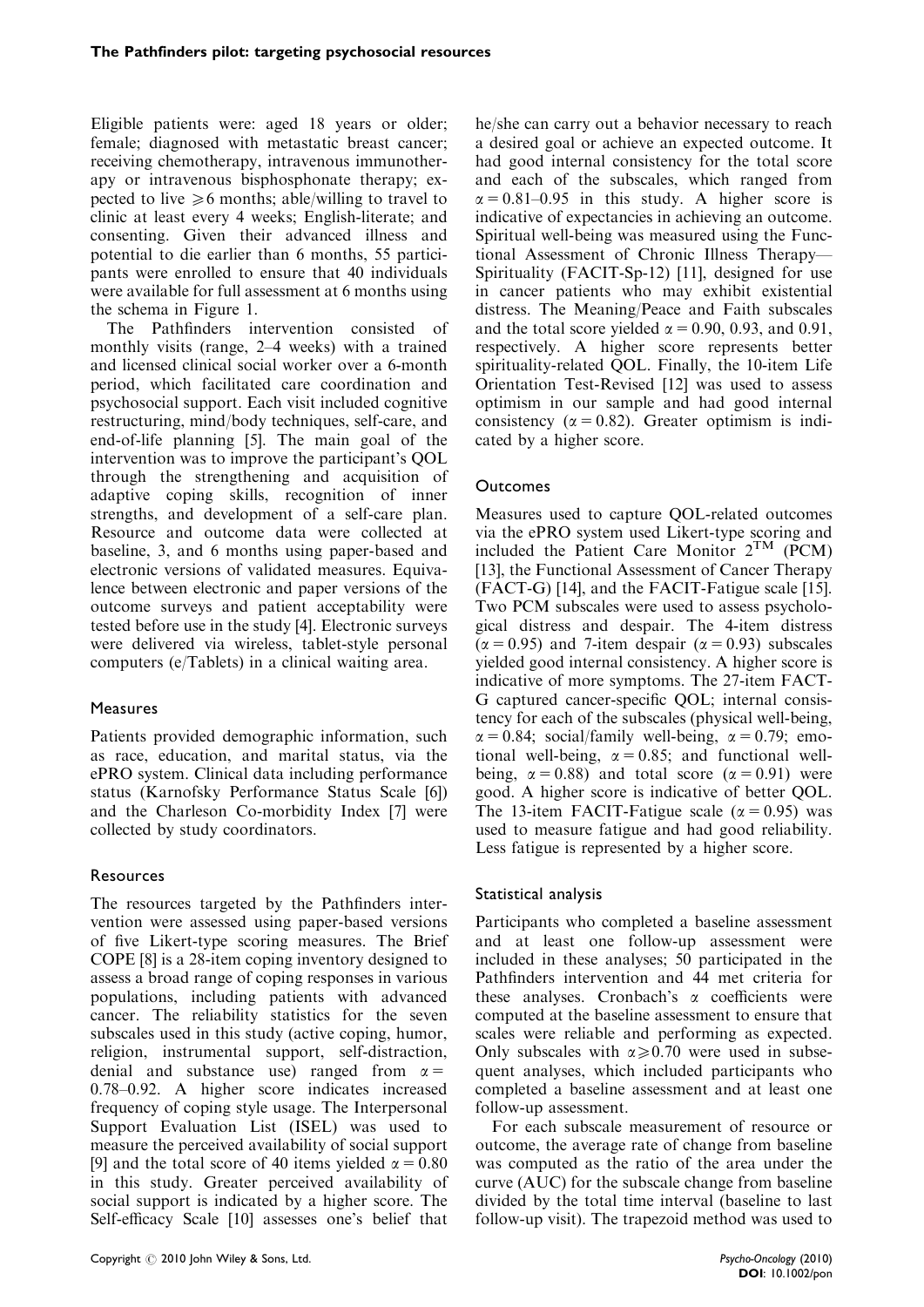calculate the AUC [16]. Spearman rank correlation coefficients were used to assess the relationship between the average rate of change from baseline of scales measuring resources and those measuring outcomes. Correlation coefficients were considered strong if  $r>0.5$  and moderate if  $0.3 < r \le 0.5$  [17].

For each resource, multiple linear regression models were used to examine the joint effect of average changes in resource-related subscales on select average outcome changes adjusted for baseline outcome scores and patient characteristics (age, education and performance status). Resource predictors included those subscales that had a univariate correlation with outcome that was significant at the level of 0.10. Given the high correlation of self-efficacy subscales, the total score was used. For the coping and spirituality resources, backwards elimination of candidate resources was used to generate a parsimonious model.

A two-sided significance level of 0.05 was used for all statistical tests. Analyses were conducted using SAS V9.1 (SAS Institute, Cary, NC).

## Results

Participants ( $N = 44$ ) had a mean age of 51.5 (standard deviation [SD], 11.9; range 31–79), 20% were non-Caucasian, 50% had a college degree, 75% were married, 69% were able to perform their normal activities, and 68% had no comorbidities. Mean average change (SD) in outcomes and resources from baseline were as follows: distress, -3.4 (5.0); despair, -4.4 (9.1); QOL/FACT-G, 3.5 (8.6); FACT-G Emotional, 1.7 (2.2); fatigue, 2.9  $(6.3)$ ; social support, 0.1  $(2.6)$ ; substance use, 0.1 (0.6); self-efficacy, 4.4 (10.9); active coping, -0.1 (1.0); spirituality, 1.5 (4.3); and optimism  $-0.2$  (3.0).

Bivariate associations between changes in the independent variables (i.e. resources) and PROs (distress, despair, QOL, and fatigue) were calculated. The following relationships were statistically significant at  $P < 0.05$ : coping (humor and instrumental support) and social support were moderately or strongly correlated with distress; coping (humor, religion, instrumental support), self-efficacy (functioning, total score), spirituality (all subscales), and optimism were moderately or strongly correlated with despair; self-efficacy (other) was moderately correlated with physical well-being; coping (instrumental support, denial), spirituality (total score), and optimism were moderately correlated with social well-being; coping (substance use), social support, spirituality (meaning/peace, total score), and optimism were moderately or strongly correlated with emotional well-being; coping (self-distraction and substance use), self-efficacy (total score), and optimism were moderately or strongly correlated with functional

well-being; coping (humor, instrumental support) and optimism were moderately correlated with overall well-being; and coping (humor, substance use) and self-efficacy (functioning, other, total score) were moderately or strongly correlated with fatigue.

Figure 2 presents the results of multiple linear regression models generated to inspect relationships between the average rate of change from baseline for subscales measuring resources and patient outcomes after adjustment for baseline scores and patient characteristics (age at enrollment, education and performance status). After adjustment for patient characteristics, the following resources were found to have a significant association with at least one outcome: social support with distress  $(P<0.05; R^2=0.89)$ ; substance use with fatigue ( $P < 0.01$ ;  $R^2 = 0.54$ ); selfefficacy with fatigue  $(P<0.01; R^2 = 0.53)$  and despair  $(P<0.05; R^2=0.90)$ ; active coping with despair ( $P < 0.05$ ;  $R^2 = 0.90$ ); spirituality with despair ( $P < 0.01$ ;  $R^2 = 0.91$ ) and emotional wellbeing  $(P<0.05; R^2=0.55)$ ; and optimism with emotional well-being  $(P<0.01; R^2 = 0.62)$  and overall well-being  $(P < 0.01; R^2 = 0.44)$ .

## **Discussion**

This pilot study examined the association between targeted psychosocial resources and QOL-related outcomes in advanced breast cancer patients, providing initial confirmation of our hypothesis that the Pathfinders participants experienced changes in social support, coping skills, selfefficacy, spirituality, and learned optimism. Improvements in these targeted resources were



Figure 2. Independent associations between resources and QOL outcomes. Note: All models adjusted for baseline outcome score, age, education, performance status. Numeric values represent parameter estimates (standard errors). FACT-G, Functional Assessment of Cancer Therapy–General Version; FACIT, Functional Assessment of Chronic Illness Therapy.  $*P < 0.05$ ;  $*P < 0.01$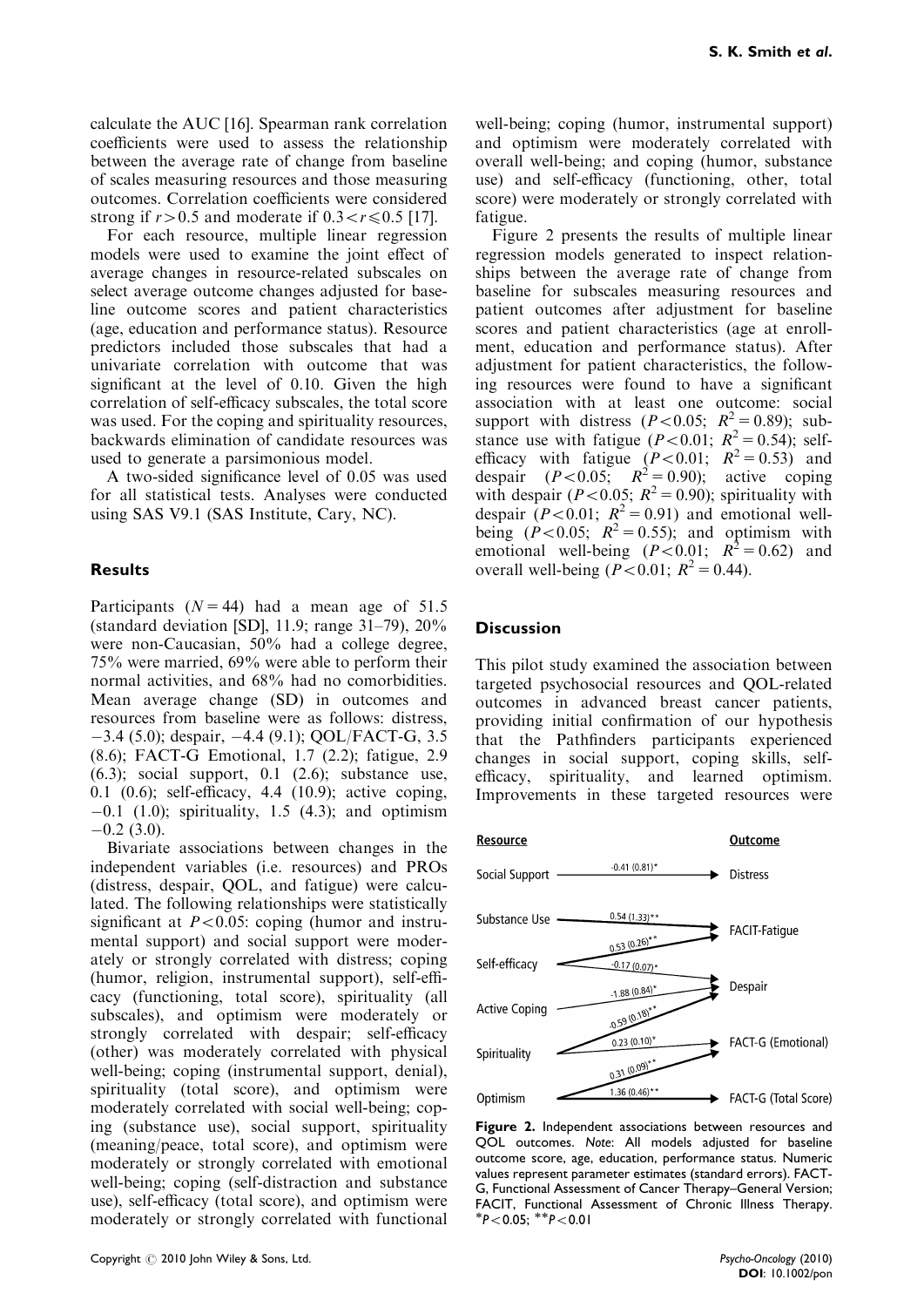independently associated with improvements in distress, despair, emotional well-being, overall QOL, and fatigue. The conceptual model and evaluation framework presented in Figure 1 were supported by the results in Figure 2, in which changes in psychosocial resources targeted by the intervention were associated with improved QOLrelated outcomes.

Although psychosocial comparative effectiveness research is in its infancy, there are a few RCTs that have examined similar associations in individuals with cancer. For example, a psycho-educational palliative care intervention (Project ENABLE) demonstrated significantly higher QOL and mood relative to those patients who did not receive the intervention [18]. Our findings of the independent association of coping with despair reinforce this approach. In addition, our finding that improved social support was independently associated with reductions in distress is consistent with RCTs of two other group support interventions, in which patients with metastatic cancer experienced significant reductions in anxiety [19,20].

Limitations of this pilot study include the lack of a control group, which prevents the ability to determine if participants had similar relationships between resources and outcomes to a similar group of patients who did not receive the intervention. However, the use of longitudinal data collection, and careful timing of assessments and related analyses assisted in the establishment of an association between resources and outcomes. Second, only women with a single cancer diagnosis (metastatic breast cancer) were enrolled, limiting generalizability. Third, the intervention was conducted predominantly by a single provider (one Pathfinder); three additional Pathfinders are in training and will deliver the intervention during the next study. Fourth, the sample size was small; this was a secondary analysis; correlations do not indicate causality; and we did not have enough participants to identify all correlations that potentially existed; however, findings were consistent with our *a priori*-developed conceptual model, which is reassuring. Finally, subscales within the ISEL and FACT-G overlap, which could account for observed correlations.

Despite these limitations, these pilot data provided initial confirmation that the Pathfinder participants experienced changes in targeted resources, which correlated with positive changes in outcomes. Current research supports the feasibility of the Pathfinders program and supports the conceptual model for the intervention and assessment of its impact; a more definitive experimental study design is needed to determine whether the Pathfinders intervention is superior to regular standard of care for decreasing distress and improving QOL in cancer patients.

# Acknowledgements

The authors wish to thank the breast cancer survivors who participated in and the healthcare providers who supported this project, which was sponsored by Duke Comprehensive Cancer Center (Director's Fund), Pathfinders National (a not-for-profit organization), an Outcomes Research service agreement with Pfizer, Inc., and the NCI Cancer Care Quality Training Grant (CA116339).

# References

- 1. Institute of Medicine. Cancer Care for the Whole Patient: Meeting Psychosocial Health Needs. Institute of Medicine: Washington, DC, 2007.
- 2. Lazarus RS, Folkman S. Stress, Appraisal and Coping. Springer: New York, 1984.
- 3. Baranowski T, Perry C, Parcel G. How individuals, environments, and health behaviors interact: social cognitive theory. In Health Behavior and Health Education, Glanz K, Rimer BK, Lewis FM (eds). Jossey-Bass: San Francisco, 2002; 165, 165–184.
- 4. Abernethy AP, Herndon II JE, Wheeler JL et al. Improving health care efficiency and quality using tablet personal computers to collect research-quality, patientreported data. Health Serv Res 2008;43:1975–1991.
- 5. Abernethy AP, Herndon II JE, Coan A et al. Phase 2 pilot study of Pathfinders: a psychosocial intervention for cancer patients. Support Care Cancer. DOI: 10.1007/s00520-010-0823-z.
- 6. Karnofsky D, Abelmann W, Craver L, Burchenal J. The use of nitrogen mustard in the palliative treatment of cancer. Cancer 1948;1:634, 634–656.
- 7. Deyo RA, Cherkin DC, Ciol MA. Adapting a clinical comorbidity index for use with ICD-9-CM administrative databases. J Clin Epidemiol 1992;45:613–619.
- 8. Carver CS. You want to measure coping but your protocol's too long: consider the brief COPE. Int J Behav Med 1997;4:92–100.
- 9. Cohen S, Hoberman H. Positive events and social supports as buffers of life change stress. *J Appl Soc* Psychol 1983;13:99–125.
- 10. Lorig K, Chastain RL, Ung E, Shoor S, Holman HR. Development and evaluation of a scale to measure perceived self-efficacy in people with arthritis. Arthritis Rheum 1989;32:37–44.
- 11. Peterman AH, Fitchett G, Brady MJ, Hernandez L, Cella D. Measuring spiritual well-being in people with cancer: the functional assessment of chronic illness therapy—Spiritual Well-being Scale (FACIT-Sp). Ann Behav Med 2002;24:49–58.
- 12. Scheier MF, Carver CS, Bridges MW. Distinguishing optimism from neuroticism (and trait anxiety, selfmastery, and self-esteem): a reevaluation of the life orientation test. J Pers Soc Psychol 1994;67:1063–1078.
- 13. Abernethy AP, Zafar SY, Uronis H et al. Validation of the patient care monitor (version 2.0), a review of systems assessment instrument for cancer patients. J Pain Symptom Manage 2010. DOI: 10.1016/ j.jpainsymman.2010.01.017.
- 14. Cella DF, Tulsky DS, Gray G et al. The Functional Assessment of Cancer Therapy scale: development and validation of the general measure. J Clin Oncol 1993;11:570–579.
- 15. Yellen SB, Cella DF, Webster K, Blendowski C, Kaplan E. Measuring fatigue and other anemia-related symptoms with the Functional Assessment of Cancer Therapy (FACT) measurement system. J Pain Symptom Manage 1997;13:63–74.